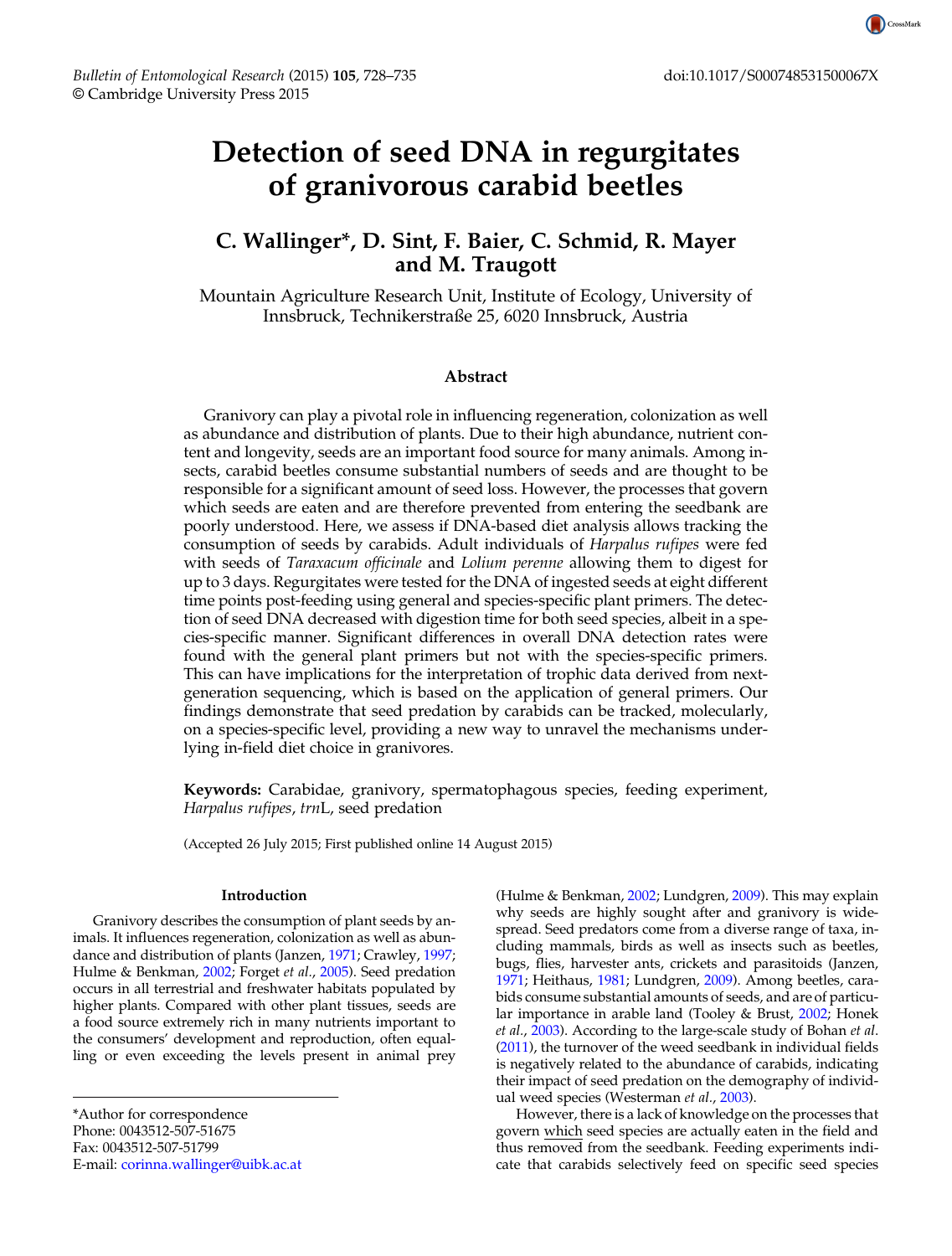over others, depending on seed size, hardness, mass, coat strength and even density (Lundgren, [2009\)](#page-5-0). As these conclusions stem from observations in the laboratory, they do not necessarily reflect the actual dietary choice of carabids in the field (Boursault, [2013](#page-5-0)). The conditions of the experiments may distort their choice of specific seeds over others (Lundgren, [2009](#page-5-0)): In the laboratory, beetles can take what they want, whereas in the field, they do face natural barriers impacting their feeding choice. To date, little direct validation of whether seed species eaten in the laboratory studies are the same as those eaten by a certain predator in the field has been conducted. As such, there is a great need to disentangle the carabids' choice of particular weed seed species from the effects of seed availability in the field. The direct observation of the in-field food choice of granivorous beetles is practically impossible because of the minuteness of the species, their complex environment or their predominantly nocturnal feeding ecology. Over a long period of time, a satisfactory method to examine the food choice of granivorous carabids under field conditions has been missing, leaving us with laboratory feeding studies and field-based seed baiting experiments as the primary methods of observation (Tooley & Brust, [2002\)](#page-6-0). More recently, food-web approaches have been used to predict ecosystem services delivered via seed predation, by inferring trophic links from spatiotemporal analyses of changes in predator and prey (i.e., seed) species abundances, (Pocock et al., [2012](#page-6-0)); with the limitation that they are rarely quantitative or probabilistic.

DNA-based diet analyses have the potential to expand the abilities of these food-web approaches by verifying consumption of certain species and providing information on the strength of the various trophic links. Thus, they can enhance the predictability of food-web-based models. Among the variety of molecular approaches, next generation sequencing (NGS), which has the potential to reveal many consumed species simultaneously (DNA metabarcoding), has become one of the prime methods of choice for answering questions in trophic ecology (Pompanon et al., [2012\)](#page-6-0). Continual improvement of NGS technologies, ongoing decreases in costs and current expansion of reference databases make this approach promising. However, because of the short history of NGS, the examination of potential biases associated with this approach has only started. Especially the implicit assumption that frequently consumed species are reflected in a dominant number of their congenial DNA sequences, cannot be taken for granted. Target-specific differences in PCR amplification efficiency using 'general' primers which bind to phylogenetically conserved regions of the DNA, introduce additional variation in sequence numbers (Polz & Cavanaugh, [1998;](#page-6-0) Sipos et al., [2007](#page-6-0)). Diagnostic PCR employing specific primers offers a well-approved alternative for the molecular identification of specific taxa to unravel trophic interactions, especially when the prey spectrum is known and restricted to a certain number of species. The possibility to screen several hundreds or thousands of samples individually, which is still very costly and usually not affordable on a NGS platform, is one of the biggest pros of diagnostic PCR. Only sufficiently high sample numbers will provide robust and representative diet information for whole populations or species and will be able to answer ecological questions. And other than for general primers, reactions using species-specific primers can be optimized to achieve a balanced sensitivity and amplification efficacy for the different target taxa to minimize methodological bias (Sint et al., [2012](#page-6-0)).

Overall, molecular gut content analysis has become a major tool in examining trophic interactions under natural conditions, addressing a wide range of feeding relationships (Traugott et al., [2013;](#page-6-0) Symondson & Harwood, [2014](#page-6-0)). Besides animal–animal interactions, these methods have been successfully applied for directly assessing herbivory in insects, in aquatic (Nejstgaard et al., [2003](#page-6-0); Troedsson et al., [2007](#page-6-0); Garros et al., [2008;](#page-5-0) Händeler et al., [2010](#page-5-0)) and terrestrial systems, aboveground (Jurado-Rivera et al., [2009;](#page-5-0) Pegard et al., [2009](#page-6-0); Junnila et al., [2010;](#page-5-0) Navarro et al., [2010](#page-6-0); Wilson et al., [2010;](#page-7-0) Pumarino et al., [2011;](#page-6-0) Hereward & Walter, [2012;](#page-5-0) García-Robledo et al., [2013](#page-5-0); Hereward et al., [2013;](#page-5-0) Kitson et al., [2013\)](#page-5-0) and below-ground (Schallhart et al., [2012](#page-6-0); Staudacher et al., [2013](#page-6-0); Wallinger et al., [2014](#page-7-0)), including the detection of scavenged plant food (Wallinger et al., [2013](#page-7-0)). As yet, granivory has not been considered by this work.

Food DNA degrades continuously during the digestion process and digestion rates have a strong influence on the time span during which consumption of a certain food item can be tracked molecularly. Thus, before newly developed PCR assays can be used to study trophic interactions in the field, their applicability needs to be assessed in calibratory feeding trials (King et al., [2008](#page-5-0)). Such experiments in an environment emulating field conditions provide reliable information on DNA detection limits for specific consumers and prey types and they allow investigating the impact of factors such as consumer biomass and meal size on food DNA digestion rates (Hoogendoorn & Heimpel, [2001;](#page-5-0) Greenstone et al., [2007](#page-5-0)); information that is highly relevant for a correct interpretation of field-derived data.

In the present study, we will test (i) if and for how long post-feeding plant DNA can be amplified from regurgitates of Harpalus rufipes (De Geer, 1774) fed with seeds of either dandelion (Taraxacum officinale F.H. Wigg) or perennial ryegrass (Lolium perenne L.); and (ii) whether there is a difference in DNA detection rates using general and species-specific plant primers, respectively. Furthermore, we examine how the postfeeding seed DNA detection success is affected by beetle biomass, number of seeds consumed and seed species identity.

#### Material and methods

#### Species and experimental setup

Both plant species, T. officinale and L. perenne, exhibit medium sized seeds which have been reported to be preferred by H. rufipes over large and small seeded species (Honek & Martinkova, [2003\)](#page-5-0). The two plant species vary significantly in the mass and nutrient composition of their seeds ([table 1\)](#page-2-0); with T. officinale seeds exhibiting an oil-content 13 times higher than those of L. perenne together with much lower seed mass. In many plant species, such as T. officinale what is regularly referred to as the 'seed' is actually an achene; a fruit containing a single seed which does not open at maturity. In the case of L. perenne the grain resembles an achene, except that it is a 'caryopsis' with a seed coat fused to the seed wall. For reasons of simplicity we will refer to both the achene and the caryopsis as seeds in the text hereafter.

Most carabids are generalist feeders and consume a wide range of food types (Lövei & Sunderland, [1996](#page-5-0)). With H. rufipes we chose a species that is widespread throughout arable systems (Brandmayer, [1990\)](#page-5-0) and usually occupies a dominant position in ground beetle communities (Luff, [2002\)](#page-5-0). According to Honek et al. [\(2007](#page-5-0)) the species of the genus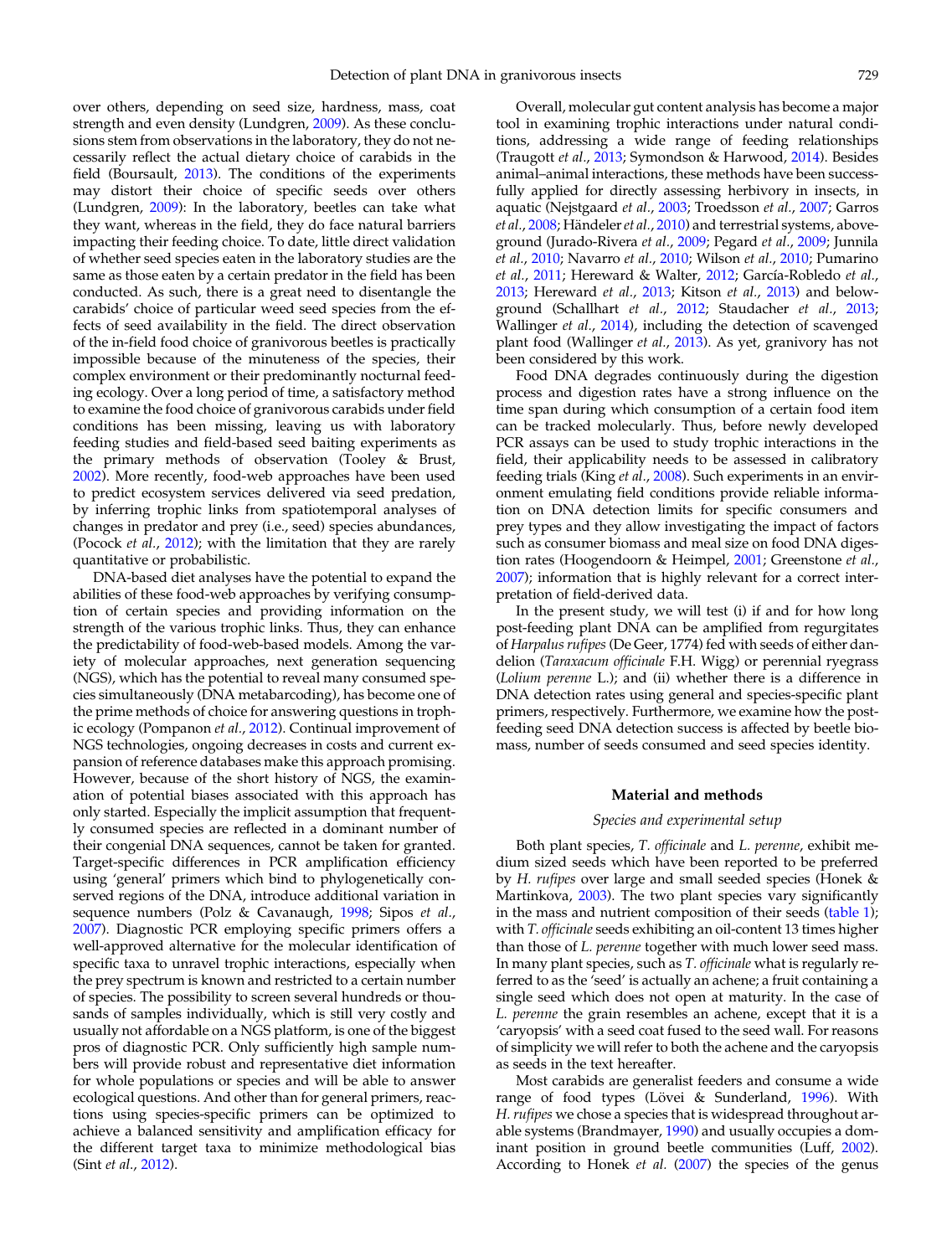<span id="page-2-0"></span>Table 1. Seed features of the two seed species fed to H. rufipes in the feeding experiments. Data source: Seed Information Data Base SID [\(http://data.kew.org/sid](http://data.kew.org/sid)).

| Plant species | <b>Mean 1000</b><br>seed mass $(g)$ | Oil content $(\%)$ | Protein<br>content $(\%)$ |
|---------------|-------------------------------------|--------------------|---------------------------|
| L. perenne    | 2.2                                 | 1.8                | 18.8                      |
| T. officinale | 0.6                                 | 26.7               | 30.0                      |

Harpalus eat a greater proportion of seed species compared with other carabids of the same size. A large proportion of its diet is made up of seeds, compared with other food types such as plant parts and invertebrates (Holland, [2002](#page-5-0); Tooley & Brust, [2002\)](#page-6-0).

Adult beetles of H. rufipes were trapped on arable land near Innsbruck (760 m a.s.l.; Tyrol, Austria) in July and August 2013. The beetles were kept individually in a climate cabinet (L:D 14:10 h at 22 and 12°C, respectively) in plastic beakers  $(71 \times 58 \text{ mm}^2, h \times \emptyset, \text{ screw top lid})$ , containing a piece of moistened tissue. Beakers were ventilated and the tissues replaced every second day. The beetles were maintained on a diet of Tenebrio molitor L. larvae, which were offered every fifth day. As experimental food, we choose seeds of T. officinale and L. perenne, that are highly abundant in arable land and which are known to be eaten by H. rufipes (Lundgren, [2009\)](#page-5-0). Prior to the feeding experiments, beetles were starved for 5 days. Fresh feeding containers (60  $\times$  35 mm<sup>2</sup>,  $h \times \emptyset$ ) were prepared with a drop of water and five plant seeds. The beetles were weighed to the nearest 0.01 mg, put individually into the tubes, and allowed to feed for 2 h in the dark climate cabinet. Afterwards, the seeds were removed and beetles put back individually in clean beakers in the climate cabinet. Beetles were stimulated to regurgitate in batches of 13–15 individuals at 0 h  $(n = 14)$ , 4 h  $(n = 14)$ , 8 h  $(n = 14)$ , 16 h  $(n = 13)$ , 24 h  $(n = 14)$ , 32 h ( $n = 15$ ), 48 h ( $n = 14$ ) or 72 h ( $n = 15$ ) post-feeding as follows: each beetle was transferred headfirst into a 2 ml reaction tube, which was then dipped into 65–70°C hot water for 1–2 s following the recommendations of Straube ([2013\)](#page-6-0). Only regurgitates from beetles which had consumed at least one seed were considered for the feeding experiment. While the beetles were transferred in clean plastic beakers and put back in the climate cabinet, regurgitates were immediately frozen and stored at −28°C until DNA extraction. All beetles were set free in their original habitat at the end of the experiments.

#### DNA extraction, PCR and electrophoresis

Regurgitates were dissolved in 200  $\mu$ l 1 × TES buffer, 5  $\mu$ l Proteinase K (20 mg ml<sup>-1</sup>) and 1 mg polyvinylpyrrolidone (PVP) and incubated for 3 h at 58°C. DNA was extracted with the BioSprint 96 DNA Blood Kit (Qiagen, Hilden, Germany) on a Biosprint® 96 extraction robotic platform (Qiagen) following the manufacturer's instruction, with the exception that DNA was finally diluted in 200 µl TES buffer each. DNA extracts were stored at −28°C. All extractions were done in a separate pre-PCR laboratory using a UVCequipped laminar flow hood and two extraction-negative controls (PCR-grade water instead of regurgitate) were included in each batch of 48 samples to check for cross-sample contamination during the extraction process. None was detected by testing the controls using the diagnostic assays described below.

First, a diagnostic PCR assay with general plant primers targeting chloroplast DNA was used to test the DNA extracts for the presence of plant DNA. Primer c A49325, situated in the trnL exon (Taberlet et al., [1991](#page-6-0)) and primer trnL110R located in the *trnL* intron (Borsch et al., [2003\)](#page-5-0) were combined to amplify a fragment of 120 bp length. The assays and PCR conditions fol-lowed the description provided in Wallinger et al., [\(2013](#page-7-0)). Then the regurgitates were additionally screened with two different multiplex PCR assays specifically targeting DNA of T. officinale (multiplex TAT, fragment length 194 bp) and L. repens (multiplex FLPS, fragment length 254 bp), respectively, which are described in Wallinger et al., ([2012](#page-6-0)). Both species have a detection limit of 100 template molecules with all as-says employed (Wallinger et al., [2012,](#page-6-0) [2013](#page-7-0)). Within each PCR, one negative control (PCR water instead of template DNA) and one positive control (seed DNA) was run to check for DNA carry-over contamination and amplification success, respectively.

All PCR products were visualized using QIAxcel, an automated capillary electrophoresis system (Qiagen), with method AL320 and the results were scored with Biocalculator Fast Analysis Software version 3.0 (Qiagen). Samples showing the expected fragment length with a signal above 0.1 relative fluorescent units were deemed to be positive. The DNA extracts of the regurgitates that tested negative in a first run were re-tested in a second PCR to increase the chances of amplification in samples which contained only minute quantities of plant DNA (Seeber et al., [2010\)](#page-6-0).

#### Statistical analyses

Overall plant DNA detection rates were tested for significant differences between the two seed species and the application of specific and general primers using  $\chi^2$  tests. The effect of digestion time (=time post-feeding) on plant DNA detection success was tested for both, the general and the speciesspecific plant primers, employing a PROBIT regression model as the dependent variables were binomially distributed. To identify those parameters with the highest predictive power for seed DNA detection success, backward logistic regressions were calculated with the following variables: time post-feeding, beetle biomass, number of seeds consumed as well as the interactions seed number × species and seed number × beetle biomass. PROBIT regressions with their 95% confidence intervals were calculated using R 3.1.2 (R Core Team, [2012\)](#page-6-0) and the package 'drc' (Ritz & Streibig, [2005](#page-6-0)) and non-overlapping confidence intervals for the 50% detection probability were interpreted as significant differences. All other calculations were performed in SPSS 20 (IBM, Armonk, NY, USA).

## Results

The mean body mass of H. rufipes was 106.13 mg  $(\pm 27.62)$ SD; range 31.35–195.41 mg) and 2.42 (±0.79 SD) and 1.87 (±0.80 SD) seeds of T. officinale and L. perenne, respectively, were consumed on average within the 2 h feeding period. The oil content of T. officinale seeds was 13 times higher than for L. perenne. While the seeds of T. officinale were consumed as a whole, those of L. perenne were opened by the beetles and only the inner part was eaten. In total, DNA of 230 regurgitates of H. rufipes was extracted and analysed (116 and 114 fed with T. officinale and L. perenne, respectively). Overall seed DNA detectability was significantly higher for beetles fed with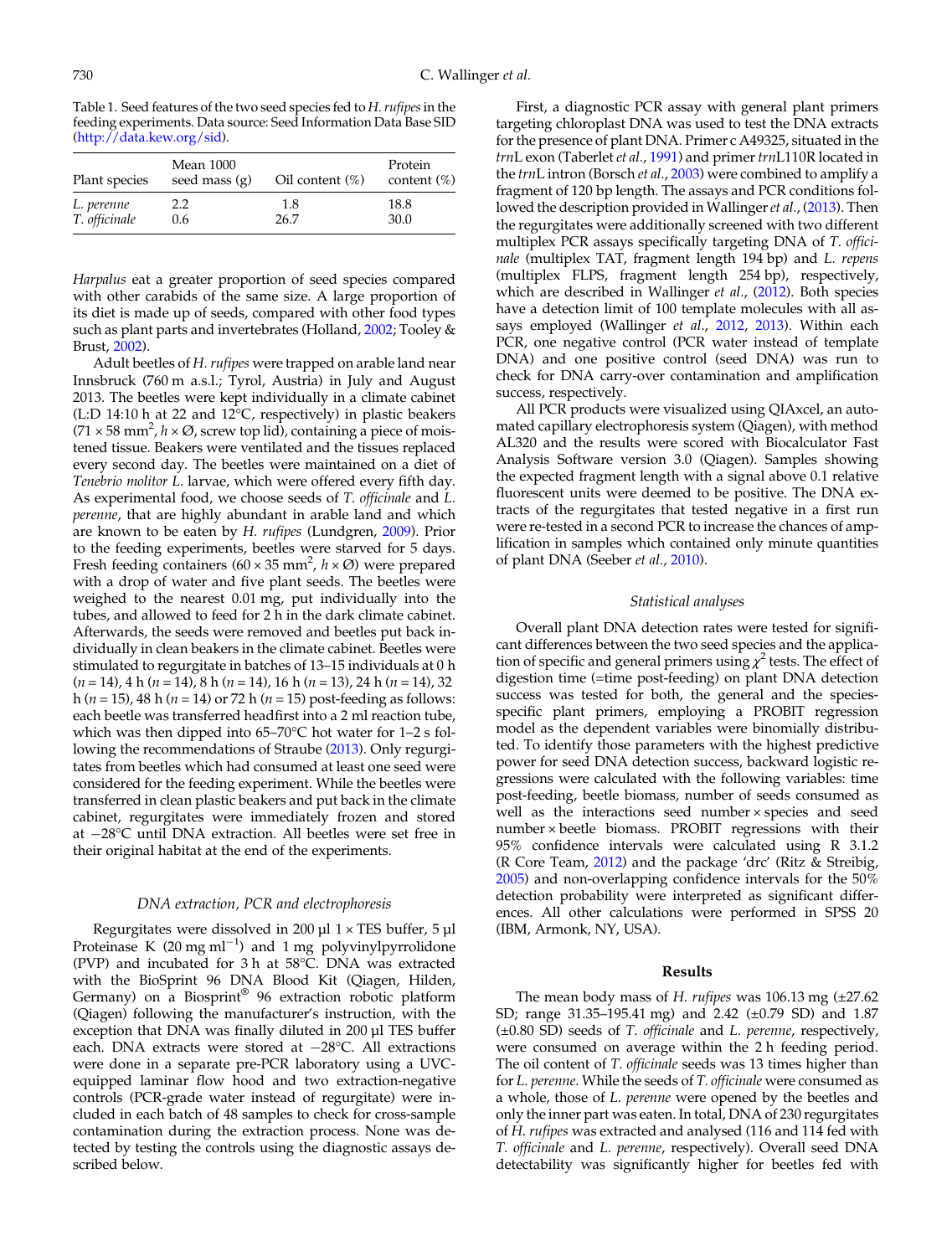T. officinale (55.2%) than with L. perenne (33.6%). When testing the regurgitate samples with general plant primers, the  $\chi^2$  = 11.01; P < 0.001). Contrastingly, with the species-specific primers there was no significant difference detectable  $\sqrt{\chi^2}$  = 0.07; P > 0.05): 50.0% of the regurgitates after feeding with T. officinale and 48.7% of those with L. perenne were tested positive with the respective species-specific primers. DNA of the consumed plant seeds could be detected in regurgitates for up to 72 h post-feeding, the maximum digestion time in our experiments, for both seed species using general and specific plant primers, whereas it was between 20 and 26% of the bee-tles' regurgitates that tested positive [\(fig. 1](#page-4-0)). The detectability of seed DNA in regurgitates decreased significantly with digestion time for both T. officinale and L. perenne. With the general primers, the digestion time after which a detection probability of 50% was estimated by the PROBIT regressions, was significantly lower for L. perenne  $(1.5 h; <0-19.2 h)$  95% confidence interval) compared with T. officinale (31.0 h; 22.0– 40.1 h). With the species-specific primers, no significant difference was present (L. perenne 23.2 h; 11.9–34.4 h; T. officinale 25.9 h; 15.3–36.4 h). The results of the backward logistic regressions indicate that neither the parameters tested (meal size, beetle biomass) nor the interactions between them affected the post-feeding seed DNA detection success.

#### Discussion

We were able to amplify chloroplast DNA from the consumed seeds for up to 3 days post-feeding. The extraction procedure implementing a 3 h lysis step and the use of the Biosprint® extraction robot turned out to be simple, fast, and yield high-quality DNA from beetle regurgitates sufficient for diagnostic PCR. The current study demonstrates that DNA of ingested seeds can be detected in carabid regurgitates via diagnostic PCR at extended times post-feeding, by the example of H. rufipes. An initial testing with seed fed Poecilus versicolor (Sturm, 1824), Poecilus cupreus L. and Amara spp. confirmed that plant DNA can in principle also be amplified from regurgitates of other carabid species (data not shown). This indicates a general applicability of the present approach, which has to be tested in more detail in the future. Similar to experiments of Monzo et al., ([2011\)](#page-5-0) and Waldner et al., ([2013\)](#page-6-0), where H. rufipes was fed animal prey, maximum detection times seem to lie beyond the 3 days tested, indicating that it is possible to identify consumed food with the present approach even if the feeding event has taken place a longer time ago. This fact is highly important when it comes to the analysis of field-collected animals, where the exact time of actual consumption is unknown in most cases.

The present study represents the first attempt to use regurgitates of granivores for the molecular identification of their diet. Hitherto, typically whole-body extracts have been used for identifying trophic interactions in herbivorous arthropods (Nejstgaard et al., [2003;](#page-6-0) Jurado-Rivera et al., [2009](#page-5-0); Pumarino et al., [2011](#page-6-0); Staudacher et al., [2011;](#page-6-0) Wallinger et al., [2013\)](#page-7-0) or their dissected guts (Matheson et al., [2008\)](#page-5-0) entailing several disadvantages connected with the overabundance of nontarget DNA, degradation, elevated cross-contamination risk of samples during potential dissection processes and others (Paill, [2004;](#page-6-0) Waldner & Traugott, [2012](#page-6-0); Straube, [2013](#page-6-0)). In regurgitates, detection rates of seed DNA may not always be 100% even immediately after feeding due to overall low DNA concentrations compared with other samples types (Sint et al., [2014\)](#page-6-0) which can cause dropouts during PCR (Sint et al., [2011\)](#page-6-0). However, with the present approach we avoid killing the insects which is essential for example in surveys of populations small-sized, where replacement after regurgitate sampling minimizes the impact on the population (e.g., in high Alpine carabid pioneer species (Raso et al., [2014\)](#page-6-0) or in experimental settings where populations size is controlled. In the specific case, the application of this non-invasive approach offers the opportunity to monitoring the dietary variations during the season, which are believed to be characteristic for many carabid beetles (Holland, [2002](#page-5-0)). For example, H. rufipes and Harpalus affinis were found to take mainly plant material early in the season and insect food during summer, which may be ascribed to changes in seed abundance, as well as changes in other food sources and/or granivore densities (Hulme & Benkman, [2002](#page-5-0)). Besides, seed feeding can also differ ontogenetically. Some granivorous carabid larvae and even adult beetles are known to create seed caches by burying seeds (Thiele, [1977;](#page-6-0) Lundgren, [2009\)](#page-5-0). However, the function of these caches is not entirely clear (Lundgren, [2009](#page-5-0)). While some species seem to consume the seeds, others do not. The molecular approach applied here could help to clarify whether the larvae utilize the stored seeds as food.

Overall plant DNA detection rates ranged between 34 and 61% within a 3-day-digestion period, which is comparable with experiments with the herbivorous Agriotes click beetle larvae (Staudacher et al., [2011;](#page-6-0) Wallinger et al., [2013\)](#page-7-0). For seeds of both species, T. officinale and L. perenne, detection of plant DNA was negatively correlated with time post-feeding. This was in accordance with the DNA detection rates observed in click beetle larvae, that fed on roots of T. officinale or Pimpinella major (L.) HUDS (Wallinger et al., [2013\)](#page-7-0). However, there is evidence for the importance of plant species identity in this context, since no such correlation was present for larvae that fed on other plant species (Staudacher et al., [2011](#page-6-0); Wallinger *et al.*, [2013\)](#page-7-0). Likewise for the consumption of seeds, further experimentation is needed to clarify how seed species identity affects post-feeding plant DNA detection rates. As in other studies on herbivorous (Staudacher et al., [2011](#page-6-0)) and carnivorous arthropods (Hoogendoorn & Heimpel, [2001;](#page-5-0) Juen & Traugott, [2005;](#page-5-0) Hosseini et al., [2008\)](#page-5-0), also here consumer (carabid) biomass and meal size, i.e., number of consumed seeds, did not affect plant DNA detection. However, since the beetles consumed similar amounts of seeds for both seed species in the present feeding experiments, we cannot exclude that meal size might have an effect if there would be stronger differences in the quantity of food con-sumed (cf. King et al., [2010](#page-5-0)).

The trnL intron was successfully applied to detect the consumption of the two seed species tested. It has been promoted by Taberlet et al., [\(1991](#page-6-0)) as a plant barcode harbouring its main power in ecological applications, i.e., when working with de-graded DNA (Jurado-Rivera et al., [2009;](#page-5-0) Navarro et al., [2010](#page-6-0); Schnell et al., [2010\)](#page-6-0) as in the present case. The trnL-region has been used in studies on herbivory using both NGS techniques (Soininen et al., [2009,](#page-6-0) [2013](#page-6-0)) and diagnostic PCR (Staudacher et al., [2011;](#page-6-0) Wallinger et al., [2012\)](#page-6-0). When applying general plant primers, significant differences between T. officinale and L. perenne were observed in the overall detection rates for seed DNA. These differences disappeared when regurgitates were tested with species-specific plant primers, even though according to sensitivity tests, all primers employed have the same detection limit when tested without consumer DNA being co-present (Wallinger et al., [2012,](#page-6-0) [2013\)](#page-7-0). This finding corresponds with the assumption of Morales &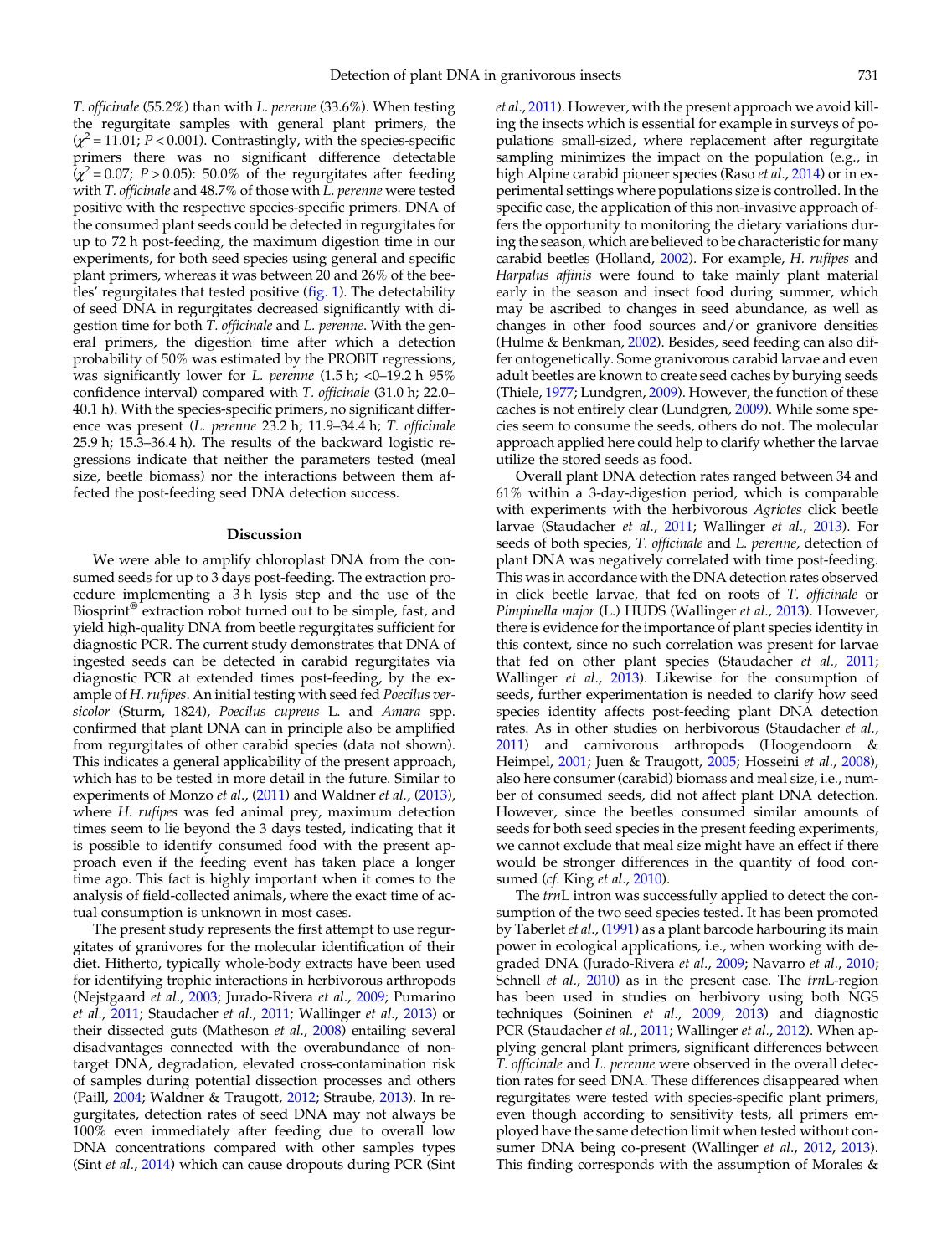<span id="page-4-0"></span>

Fig. 1. Detectability of seed DNA in regurgitates of H. rufipes fed with seeds of T. officinale and L. perenne at different time points ranging from 0 to 72 h post-feeding. Detection rates are provided for the different time points as circles along with the fitted PROBIT models for the decrease in seed DNA detection success including the lower and upper 95% confidence intervals (dotted lines) and the time points where the detection probability equals 50% (dashed lines). A minimum of 13 regurgitates per time point post-feeding was tested with general- (left panel) and plant species-specific primers (right panel), respectively.

Holben [\(2009](#page-6-0)) that the efficacy of general primers can vary significantly between different targets. It may have implications for the use of NGS techniques which have already been adopted for diet analysis in a wide variety of herbivores, including insects, to unravel feeding interactions on the basis of general primers (Soininen et al., [2009](#page-6-0), [2013](#page-6-0); Pompanon et al., [2012](#page-6-0); Czernik et al., [2013](#page-5-0); Srivathsan et al., [2014\)](#page-6-0). As helpful as NGS is in a variety of situations, where only little *a priori* knowledge of the potential prey spectrum is available, the present findings demonstrate that caution is required when NGS-derived trophic data from field-collected samples are interpreted, as detection success might differ between plant species. In cases of a well-known spectrum of potential prey, i.e., when we do know which seed or animal species are available for a given consumer, the development of species or groupspecific primers and diagnostic PCR should be taken into account. Especially, when combining them in a multiplex PCR approach, where more than ten species can be identified in a single PCR (Harper et al., [2005](#page-5-0)); once established this diagnostic approach provides the maximum of validity together with a minimum of time and cost effort and is especially suited for surveys where the screening of large sample numbers is in demand. In the near future, we plan to optimize such diagnostic multiplex PCR approaches for granivorous carabids, based on which we will be able to construct semi-quantitative plant– herbivore trophic links, which depict the relative abundances of both the carabids and the food sources screened for (e.g., weed seeds), as well as the consumption frequencies of these seeds in the field-collected carabids.

In conclusion, the present data show that seed DNA can be readily detected in regurgitates of carabid beetles for extended times post-feeding via general and species-specific plant primers. The molecular approach presented here represents an appropriate methodology for tracking actual seed consumption of beetles in their natural environment. Moreover, the results confirm the caution recommended when choosing a molecular tool (diagnostic PCR, NGS or any other approach) in regard to its suitability for a specific application. Detection rates of seed DNA were high in general, indicating that regurgitates are suitable for identifying seed consumption in H. rufipes and probably other carabid species. The approach outlined here is useful for future studies on trophic interactions of plant species and granivorous insects at various scales, circumventing the need of killing those granivores which can be stimulated to regurgitate. Ultimately, the outcomes of this study represent a first step towards an analysis of the dietary choices of granivorous insects to further increase our understanding of seed predation and its ecological significance in both managed and natural systems.

#### Acknowledgements

Financial support was provided by the project 'The effect of seed identity and digestion time on molecular detection of ingested seeds in two species of granivorous carabid beetles' funded by the Mountain Agriculture Research Unit of the University of Innsbruck. We thank Karin Staudacher from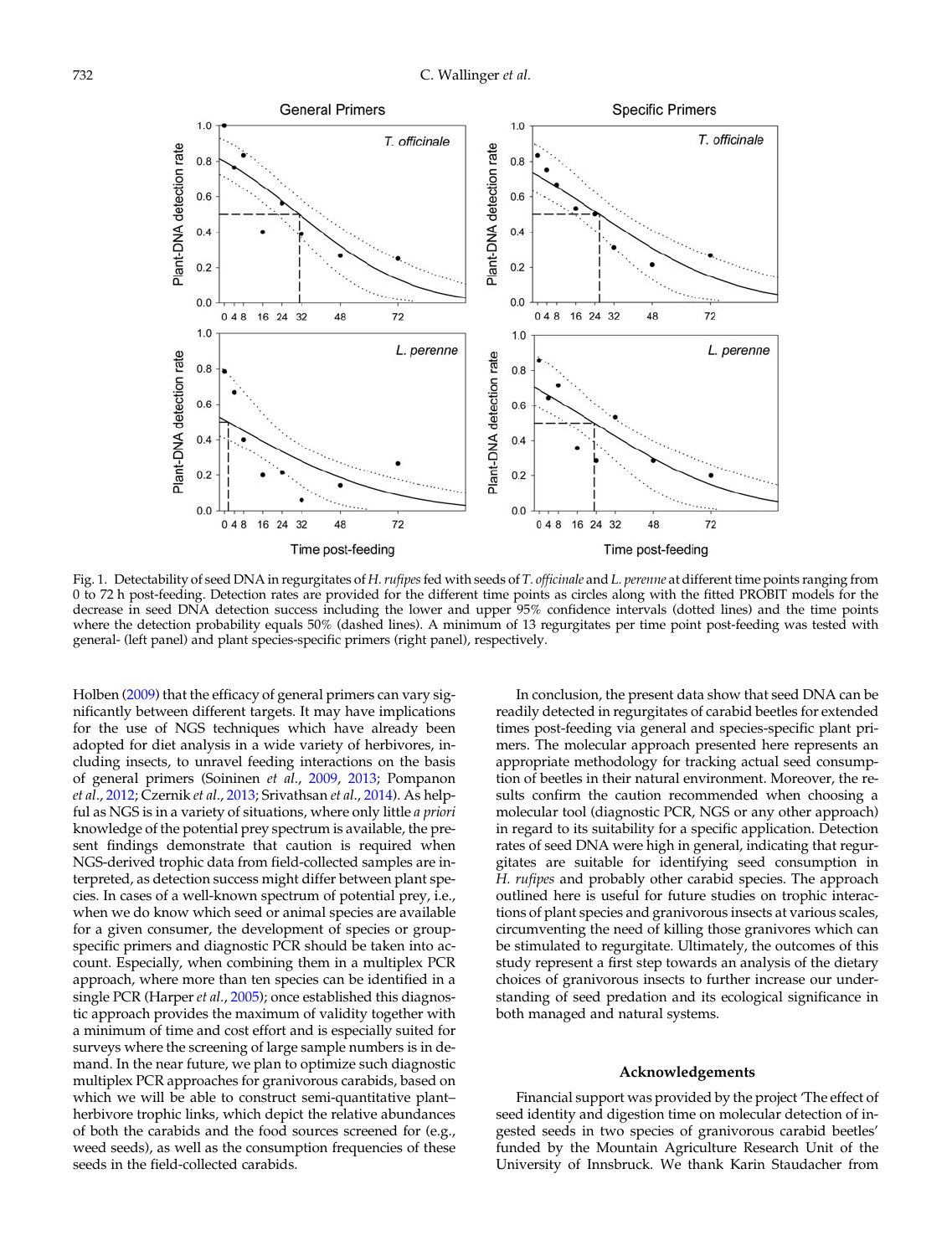<span id="page-5-0"></span>University of Innsbruck and Dave Bohan from INRA Dijon for valuable discussion and comments on the paper.

#### References

- Bohan, D., Boursault, A., Brooks, D. & Petit, S. (2011) Nationalescale regulation of the weed seedbank by carabid predators. Journal of Applied Ecology 48, 888–898.
- Borsch, T., Hilu, K., Quandt, D., Wilde, V., Neinhuis, C. & Barthlott, W. (2003) Noncoding plastid trnT–trnF sequences reveal a well resolved phylogeny of basal angiosperms. Journal of Evolutionary Biology 16, 558–576.
- Boursault, A. (2013) Caractérisation des relations trophiques entre composantes d'un agroécosystème: le cas de la prédation des graines d'adventices par les Carabidae, INRA/Universite de Bourgogne.
- Brandmayer, T. (1990) Spermophagous (seed-eating) ground beetles: first comparison of the diet and ecology of the harpaline genera Harpalus and Ophonus (Col., Carabidae). pp. 307–316 in Stork, N. (Ed.) The Role of Ground Beetles in Ecological and Environmental Studies. Andover, Intercept.
- Crawley, M. (1997) Plant–herbivore dynamics. in Crawley, M. (Ed.) Plant Ecology. Oxford, Blackwell Publishing Ltd, 401– 474.
- Czernik, M., Taberlet, P., Swislocka,M., Czajkowska,M., Duda, N. & Ratkiewicz, M. (2013) Fast and efficient DNA-based method for winter diet analysis from stools of three cervids: moose, red deer, and roe deer. Acta Theriologica 58, 379–386.
- Forget, P.-M., Lambert, J., Hulme, P. & Cander Wall, S. (2005) Seed Fate: Predation, Dispersal and Seedling Establishment. Wallingford, UK, CABI Publishing.
- García-Robledo, C., Erickson, D., Staines, C., Erwin, T. & Kress,W. (2013) Tropical plant–herbivore networks: reconstructing species interactions using DNA barcodes. PLoS ONE 8, e52967.
- Garros, C., Ngugi, N., Githeko, A., Tuno, N. & Yan, G. (2008) Gut content identification of larvae of the Anopheles gambiae complex in western Kenya using a barcoding approach. Molecular Ecology Resources 8, 512–518.
- Greenstone, M., Rowley, D., Weber, D., Payton, M. & Hawthorne, D. (2007) Feeding mode and prey detectability half-lives in molecular gut-content analysis: an example with two predators of the Colorado potato beetle. Bulletin of Entomological Research 97, 201–209.
- Händeler, K., Wägele, H., Wahrmund, U., Rüdinger, M. & Knoop, V. (2010) Slugs' last meals: molecular identification of sequestered chloroplasts from different algal origins in Sacoglossa (Opisthobranchia, Gastropoda). Molecular Ecology Resources 10, 968–978.
- Harper, G.L., King, R.A., Dodd, C.S., Harwood, J.D., Glen, D.M., Bruford, M.W. & Symondson, W.O. (2005) Rapid screening of invertebrate predators for multiple prey DNA targets. Molecular Ecology 14, 819–827.
- Heithaus, E. (1981) Seed predation by rodents on three ant-dispersed plants. Ecology 62, 136–145.
- Hereward, J. & Walter, G. (2012) Molecular interrogation of the feeding behaviour of field captured individual insects for interpretation of multiple host plant use. PLoS ONE 7, e44435.
- Hereward, J., DeBarro, P. & Walter, G. (2013) Resolving multiple host use of an emergent pest of cotton with microsatellite data and chloroplast markers (Creontiades dilutus Stål; Hemiptera, Miridae). Bulletin of Entomological Research 103, 611–618.
- Holland, J. (2002) The Agroecology of Carabid Beetles Andover. Intercept Limited.
- Honek, A. & Martinkova, Z. (2003) Seed consumption by ground beetles. BCPC International Congress: Crop Science and Technology 1, 451–456.
- Honek, A., Martinkova, Z. & Jarosik, V. (2003) Ground beetles (Carabidae) as seed predators. European Journal of Entomology 100, 531–544.
- Honek, A., Zdenka, M., Saska, P. & Pekar, S. (2007) Size and taxonomic constraints determine the seed preferences of Carabidae (Coleoptera). Basic and Applied Ecology 8, 343–353.
- Hoogendoorn, M. & Heimpel, G. (2001) PCR-based gut content analysis of insect predators: using ribosomal ITS-1 fragments from prey to estimate predation frequency. Molecular Ecology 10, 2059–2067.
- Hosseini, R., Schmidt, O. & Keller, M. (2008) Factors affecting detectability of prey DNA in the gut contents of invertebrate predators: a polymerase chain reactionbased method. Entomologia Experimentalis et Applicata 126, 194–202.
- Hulme, P. & Benkman, C. (2002) Granivory. in Herrera, C. and Pellmyr, O. (Eds) Plant-animal Interactions: an Evolutionary Approach. Oxford, UK, Blackwell Science, 132–154.
- Janzen, D. (1971) Seed predation by animals. Annual Review of Ecology and Systematics 2, 465–492.
- Juen, A. & Traugott, M. (2005) Detecting predation and scavenging by DNA gut-content analysis: a case study using a soil insect predator-prey system. Oecologia 142, 344–352.
- Junnila, A., Müller, G. & Schlein, Y. (2010) Species identification of plant tissues from the gut of Anopheles sergentii by DNA analysis. Acta Tropica 115(3), 227–233.
- Jurado-Rivera, J., Vogler, A., Reid, C., Petitpierre, E. & Gómez-Zurita, J. (2009) DNA barcoding insect–host plant associations. Proceedings of the Royal Society B 276, 639–648.
- King, R., Read, D., Traugott, M. & Symondson, W. (2008) Molecular analysis of predation: a review of best practice for DNA-based approaches. Molecular Ecology 17, 947–963.
- King, R., Moreno-Ripoll, R., Agusti, N., Simon, P., Shayler, S., Bell, J., Bohan, D. & Symondson, W. (2010) Multiplex reactions for the molecular detection of predation on pest and nonpest invertebrates in agroecosystems. Molecular Ecology Resources 11, 370–373.
- Kitson, J., Warren, B., FFB, V., Baider, C., Strasberg, D. & Emerson, B. (2013) Molecular characterization of trophic ecology within an island radiation of insect herbivores (Curculionidae: Entiminae: Cratopus). Molecular Ecology 22, 5441–5455.
- Lövei, G. & Sunderland, K. (1996) Ecology and behaviour of ground beetles (Coleoptera: Carabidae). Annual Review of Entomology 41, 231–256.
- Luff, M. (2002) Carabid assemblage organization and species composition. pp. 41–79 in Holland, J. (Ed.) The Agroecology of Carabid Beetles. Andover, UK, Intercept.
- Lundgren, J. (2009) Relationships of Natural Enemies and Non-prey Foods. UK, Springer Science & Business Media.
- Matheson, C., Müller, G., Junnila, A., Vernon, K., Hausmann, A., Miller, M., Greenblatt, C. & Schlein, Y. (2008) A PCR method for detection of plant meals from the gut of insects. Organisms Diversity and Evolution 7, 294–303.
- Monzo, C., Sabater-Muñoz, B., Urbaneja, A. & Castañera, P. (2011) The ground beetle Pseudophonus rufipes revealed as predator of Ceratitis capitata in citrus orchards. Biological Control 56, 17–21.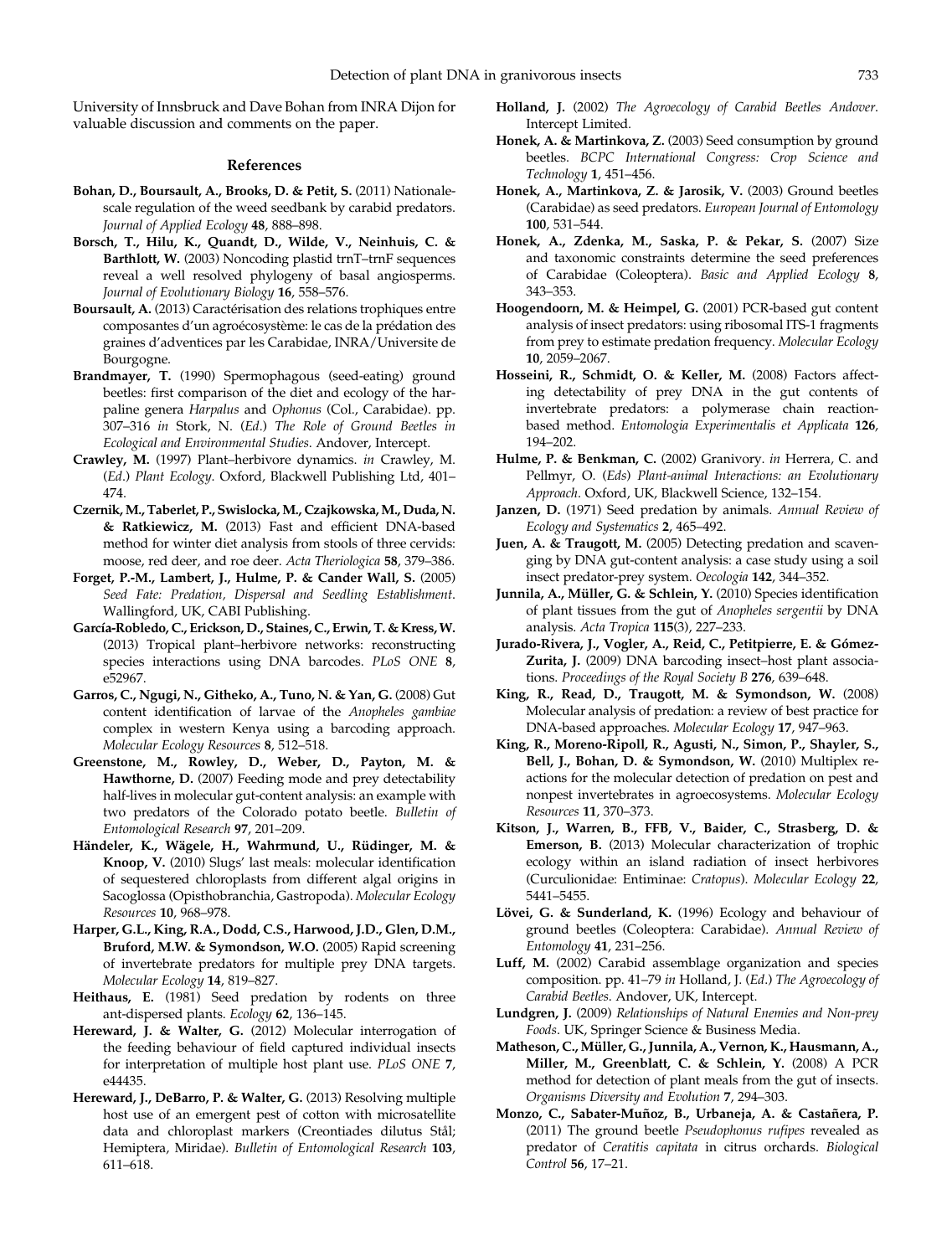- <span id="page-6-0"></span>Morales, S. & Holben, W. (2009) Empirical testing of 16S rRNA gene PCR primer pairs reveals variance in target specificity and efficacy not suggested by in silico analysis. Applied and Environmental Microbiology 75, 2677–2683.
- Navarro, S., Jurado-Rivera, J., Gomez-Zurita, J., Lyal, C. & Vogler, A. (2010) DNA profiling of host-herbivore interactions in tropical forests. Ecological Entomology 35, 18–32.
- Nejstgaard, J., Frischer, M., Raule, C., Gruebel, R., Kohlberg, K. & Verity, P. (2003) Molecular detection of algal prey in copepod guts and fecal pellets. Limnology and Oceanography: Methods 1, 29–38.
- Paill, W. (2004) Slug feeding in the carabid beetle Pterostichus melanarius: seasonality and dependence on prey size. Journal of Molluscan Studies 70, 203–205.
- Pegard, A., Miquel, C., Valentini, A., Coissac, E., Bouvier, F., Franois, D., Taberlet, P., Engel, E. & Pompanon, F. (2009) Universal DNA-Based methods for assessing the diet of grazing livestock and wildlife from feces. Journal of Agriculture and Food Chemistry 57, 5700–5706.
- Pocock, M., Evans, D. & Memmott, J. (2012) The robustness and restoration of a network of ecological networks. Science 335, 973–977.
- Polz, M. & Cavanaugh, C. (1998) Bias in template-to-product ratios in multitemplate PCR. Applied and Environmental Microbiology, 64(10), 3724–3730.
- Pompanon, F., Deagle, B., Symondson, W., Brown, D., Jarman, S. & Taberlet, P. (2012) Who is eating what: diet assessment using next generation sequencing. Molecular Ecology 21, 1931–1950.
- Pumarino, L., Alomar, O. & Agusti, N. (2011) Development of specific ITS markers for plant DNA identification within herbivorous insects. Bulletin of Entomological Research 101, 271–276.
- Raso, L., Sint, D., Mayer, R., Plangg, S., Recheis, R., Kaufmann, R. & Traugott, M. (2014) Intraguild predation in pioneer predator communities of Alpine glacier forelands. Molecular Ecology 23, 3744–3754.
- R Core Team (2012) R: A Language and Environment for Statistical Computing Vienna, Austria, R Foundation for Statistical Computing.
- Ritz, C. & Streibig, J.C. (2005) Bioassay analysis using R. Journal of Statistical Software 12, 1–18.
- Schallhart, N., Tusch, M., Wallinger, C., Staudacher, K. & Traugott, M. (2012) Effects of plant identity and diversity on the dietary choice of a soil-living insect herbivore. Ecology 93, 2650–2657.
- Schnell, B., Fraser, M., Willerslev, E. & Gilbert, M. (2010) Characterisation of insect and plant origins using DNA extracted from small volumes of bee honey. Arthropod-Plant Interactions 4, 107–116.
- Seeber, J., Rief, A., Seeber, G., Meyer, E. & Traugott, M. (2010) Molecular identification of detritivorous soil invertebrates from their faecal pellets. Soil Biology and Biochemistry 42, 1263–1267.
- Sint, D., Raso, L., Kaufmann, R. & Traugott, M. (2011) Optimizing methods for PCR-based analysis of predation. Molecular Ecology Resources 11, 795–801.
- Sint, D., Raso, L. & Traugott, M. (2012) Advances in multiplex PCR: balancing primer efficiencies and improving detection success. Methods in Ecology and Evolution 3, 898–905.
- Sint, D., Niederklapfer, B., Kaufmann, R. & Traugott, M. (2014) Group-specific multiplex PCR detection systems for the identification of flying insect prey. PLoS ONE 9, e115501.
- Sipos, R., Szekely, A., Palatinsky, M., Révész, S., Márialigeti, K. & Nikolausz, M. (2007) Effect of primer mismatch, annealing temperature and PCR cycle number on 16S rRNA genetargetting bacterial community analysis. FEMS Microbiology Ecology 60, 341–350.
- Soininen, E., Valentini, A., Coissac, E., Miquel, C., Gielly, L., Brochmann, C., Brysting, A., Sonstebo, J., Ims, R., Yoccoz, N. & Taberlet, P. (2009) Analysing diet of small herbivores: the efficiency of DNA barcoding coupled with highthroughput pyrosequencing for deciphering the composition of complex plant mixtures. Frontiers in Zoology 6, 1–9.
- Soininen, E., Zinger, L., Gielly, L., Bellemain, E., Bråthen, K., Brochmann, C., Epp, L., Gussarova, G., Hassel, K. & Henden, J. (2013) Shedding new light on the diet of Norwegian lemmings: DNA metabarcoding of stomach content. Polar Biology 36, 1069–1076.
- Srivathsan, A., Sha, J., Vogler, A. & Meier, R. (2014) Comparing the effectiveness of metagenomics and metabarcoding for diet analysis of a leaf-feeding monkey (Pygathrix nemaeus) Molecular Ecology Resources 15(2), 250–261.
- Staudacher, K., Wallinger, C., Schallhart, N. & Traugott, M. (2011) Detecting ingested plant DNA in soil-living insect larvae. Soil Biology and Biochemistry 43, 346-350.
- Staudacher, K., Schallhart, N., Thalinger, B., Wallinger, C., Juen, A. & Traugott, M. (2013) Plant diversity affects behavior of generalist root herbivores, reduces crop damage and enhances crop yield. Ecological Applications 23, 1135-1145.
- Straube, D. (2013) Development and application of molecular techniques to assess feeding interactions in a forest invaded by the Asian earthworm Amynthas agrestis, PhD Thesis, pp. 102, University of Innsbruck.
- Symondson, W. & Harwood, J. (2014) Special issue on molecular detection of trophic interactions: Unpicking the tangled bank. Molecular Ecology 23, 3601–3604.
- Taberlet, P., Gielly, L., Pautou, G. & Bouvet, J. (1991) Universal primers for amplification of three non-coding regions of chloroplast DNA. Plant Molecular Biology 17, 1105–1109.
- Thiele, H.-U. (1977) Carabid Beetles in their Environments: A Study on Habitat Selection by Adaptation in Physiology and Behaviour. Berlin, Heidelberg, New York, Springer.
- Tooley, J. & Brust, G. (2002) Weed seed predation by carabid beetles. pp. 215–229 in Holland, J.M. (Ed.) The Agroecology of Carabid Beetles. Andover, Intercept.
- Traugott,M., Kamenova, S., Ruess, L., Seeber, J. & Plantegenest,M. (2013) Empirically characterising trophic networks: what emerging DNA-based methods, stable isotope and fatty acid analyses can offer. pp. 177–224 in Woodward, G. and Bohan, D.A. (Eds) Ecological Networks in an Agricultural World. Academic Press, San Diego
- Troedsson, C., Frischer, M., Neistgaard, J. & Thompson, E. (2007) Molecular quantification of differential ingestion and particle trapping rates by the appendicularian Oikopleura dioica as a function of prey size and shape. Limnology and Oceanography 52, 416–427.
- Waldner, T. & Traugott, M. (2012) DNA-based analysis of regurgitates: a noninvasive approach to examine the diet of invertebrate consumers. Molecular Ecology Resources 12, 669–675.
- Waldner, T., Sint, D., Juen, A. & Traugott, M. (2013) The effect of predator identity on post-feeding prey DNA detection success in soil-dwelling macro-invertebrates. Soil Biology and Biochemistry 63, 116–123.
- Wallinger, C., Juen, A., Staudacher, K., Schallhart, N., Mitterrutzner, E., Steiner, E.-M., Thalinger, B. & Traugott, M.